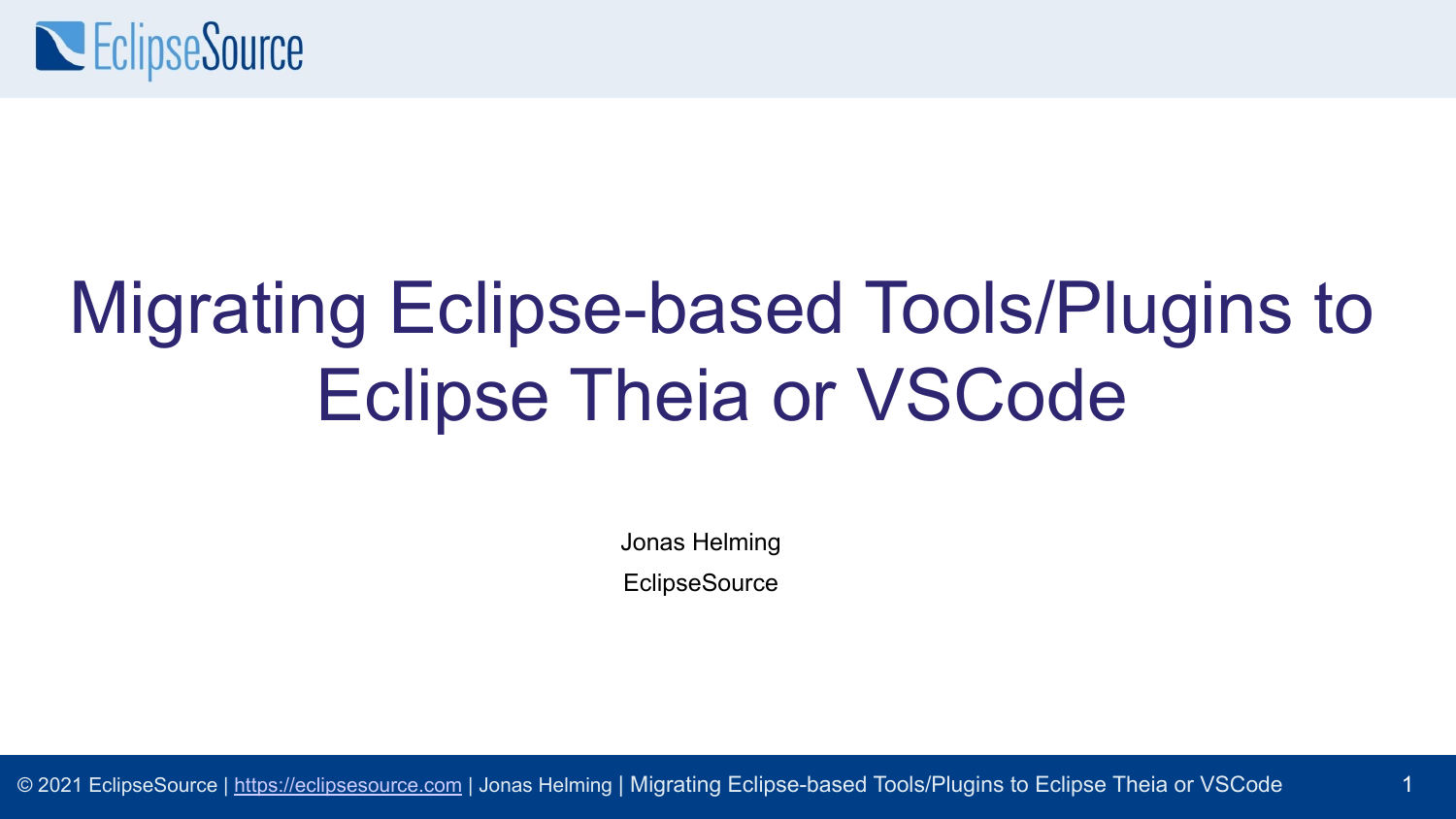

#### Migrating tool to the web/cloud?



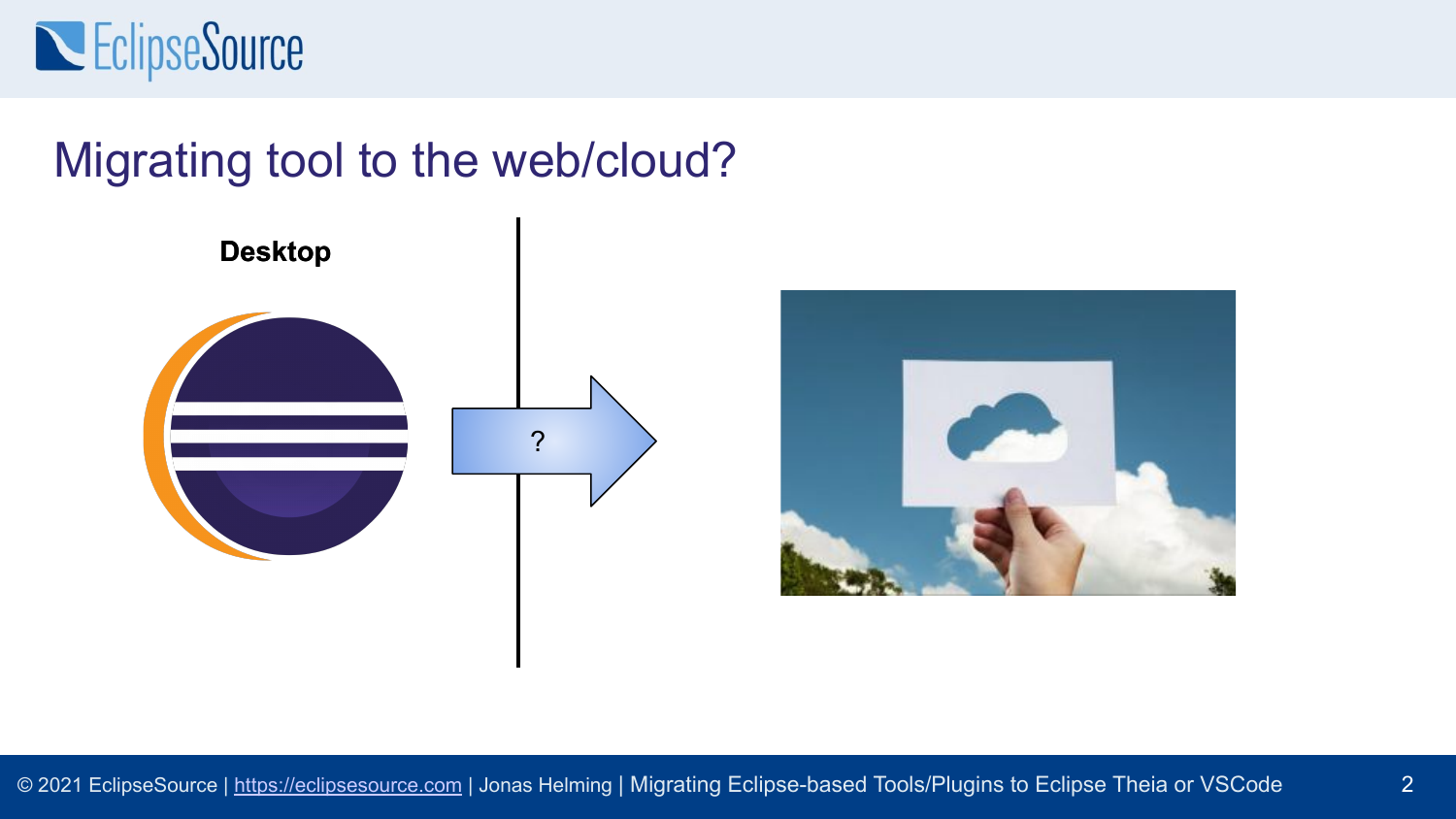

#### Typical architecture of a web/cloud-based tool

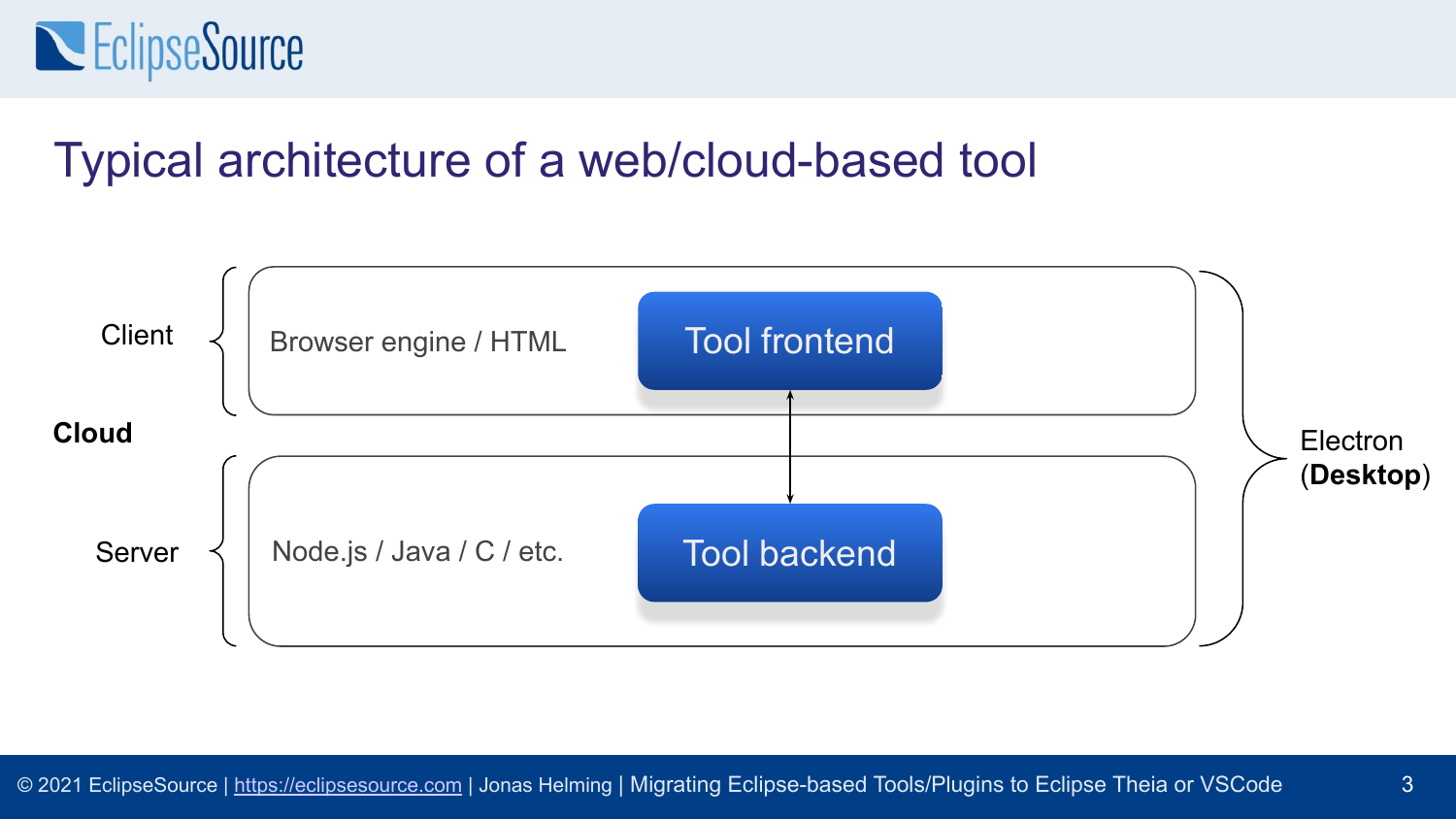

#### Desktop vs. Online/Cloud

| Desktop | Online |
|---------|--------|
|         |        |
|         |        |
|         |        |
|         |        |

Note that you can single-source most tools features between cloud and desktop => Many vendors follow a dual strategy: Web-based on the desktop first, add cloud offering as a second step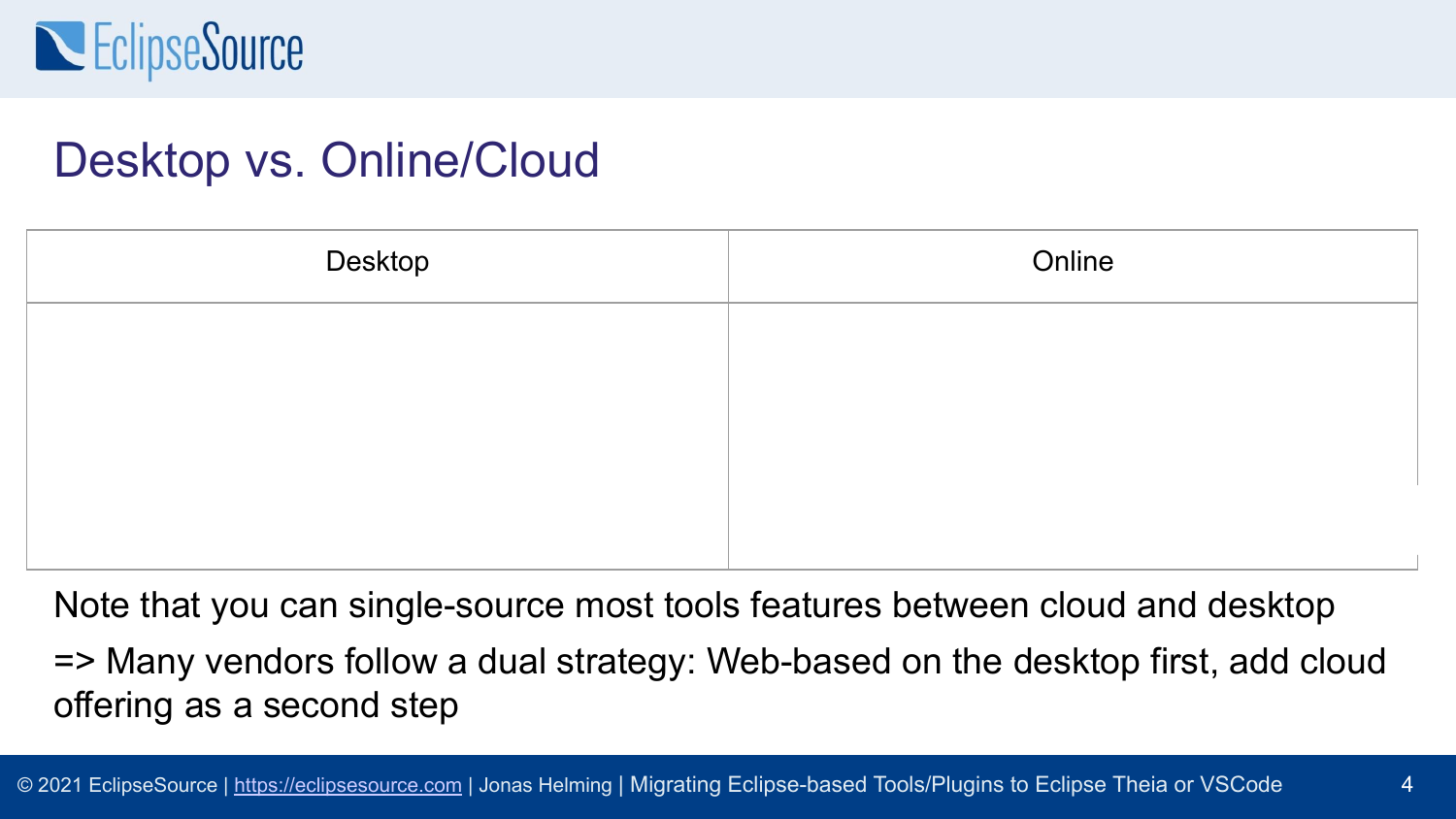

## The underlying tool platform

#### Theia vs. VS Code (see also [this article\)](https://eclipsesource.com/blogs/2019/12/06/the-eclipse-theia-ide-vs-vs-code/)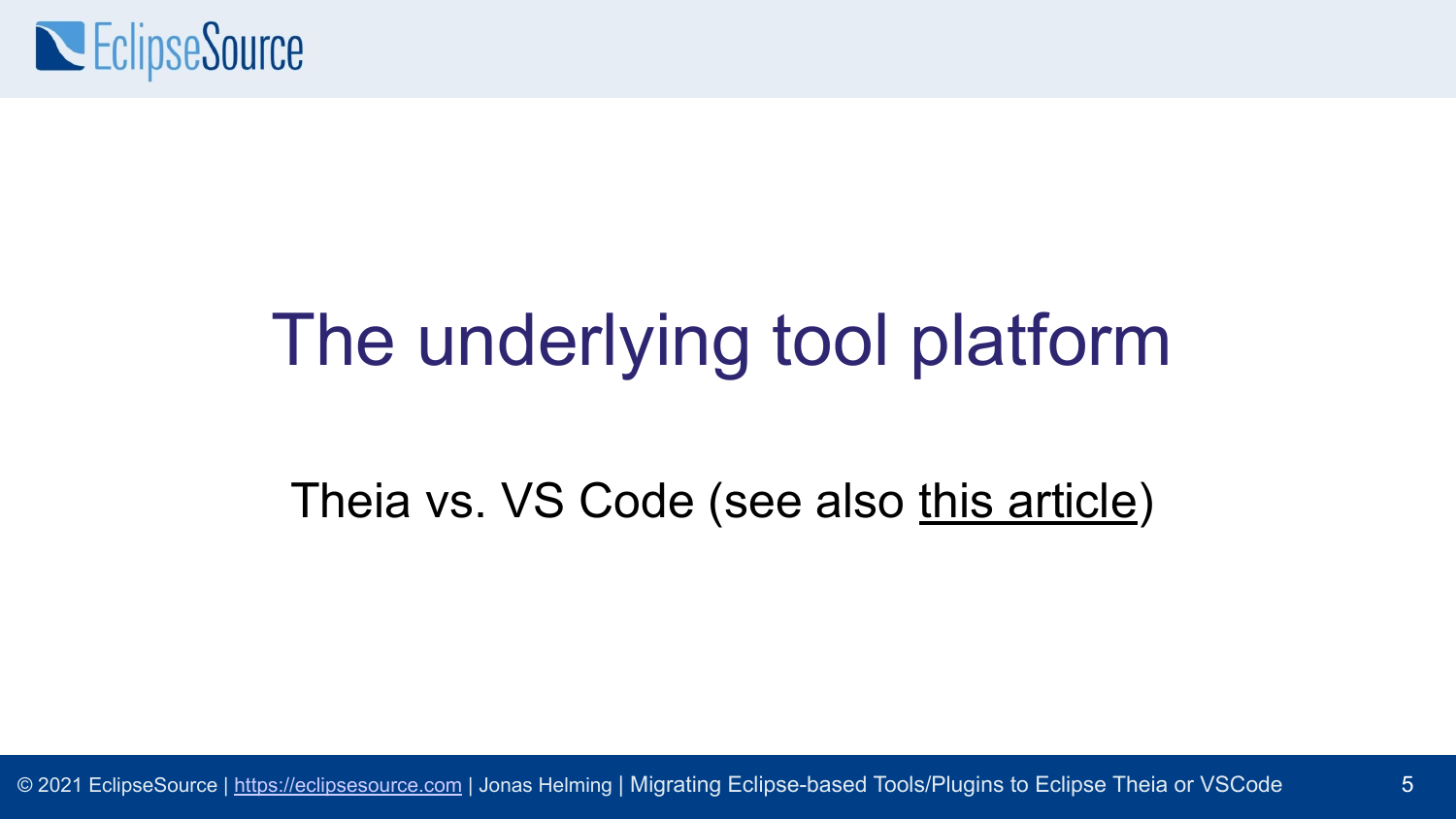

# Conceptional assessment of your Eclipse tool/plugin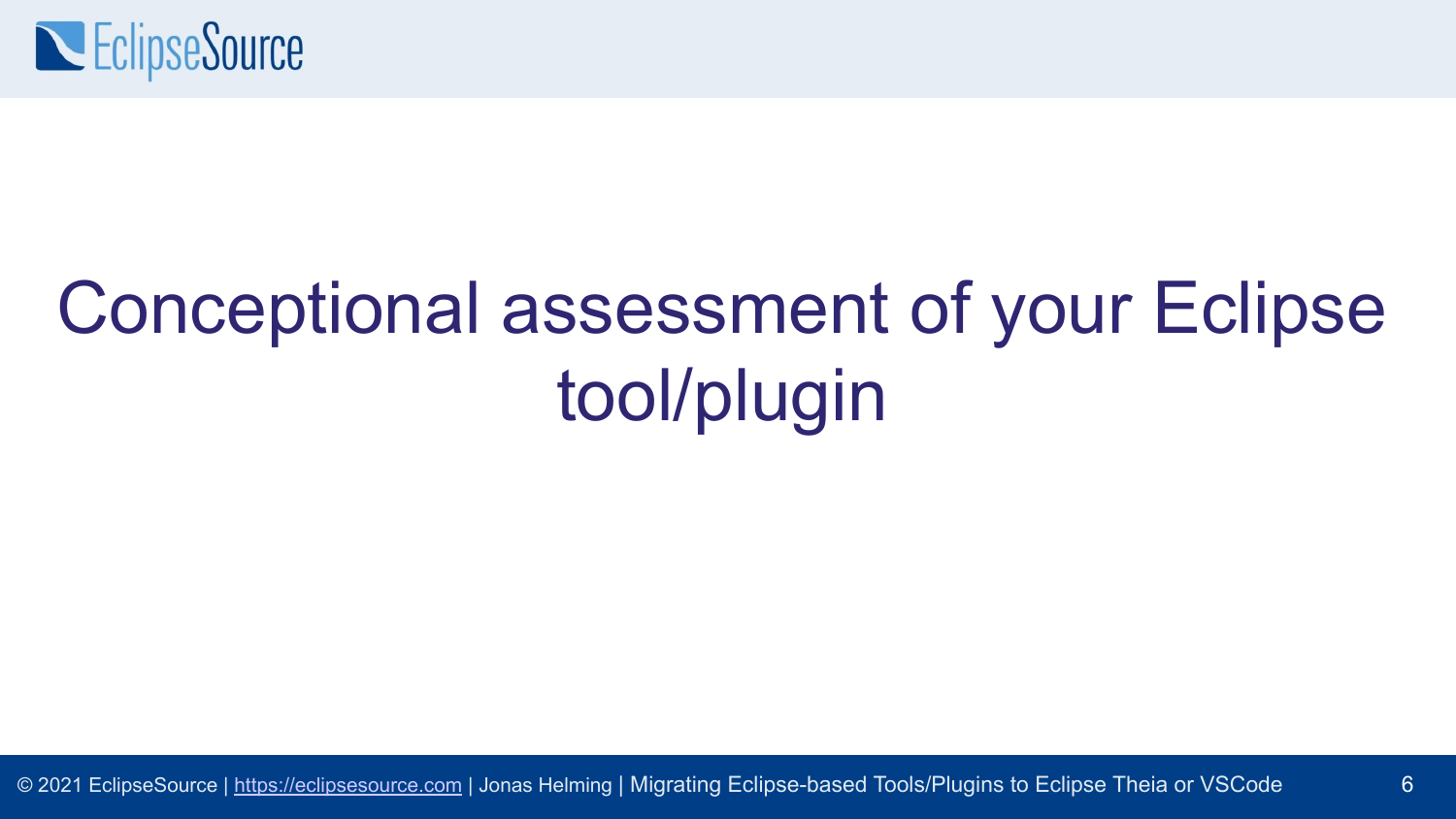### **NEClipseSource**

#### Conceptional assessment

- Redesign your workflows
- Remove unnecessary features
- Redesign your UX

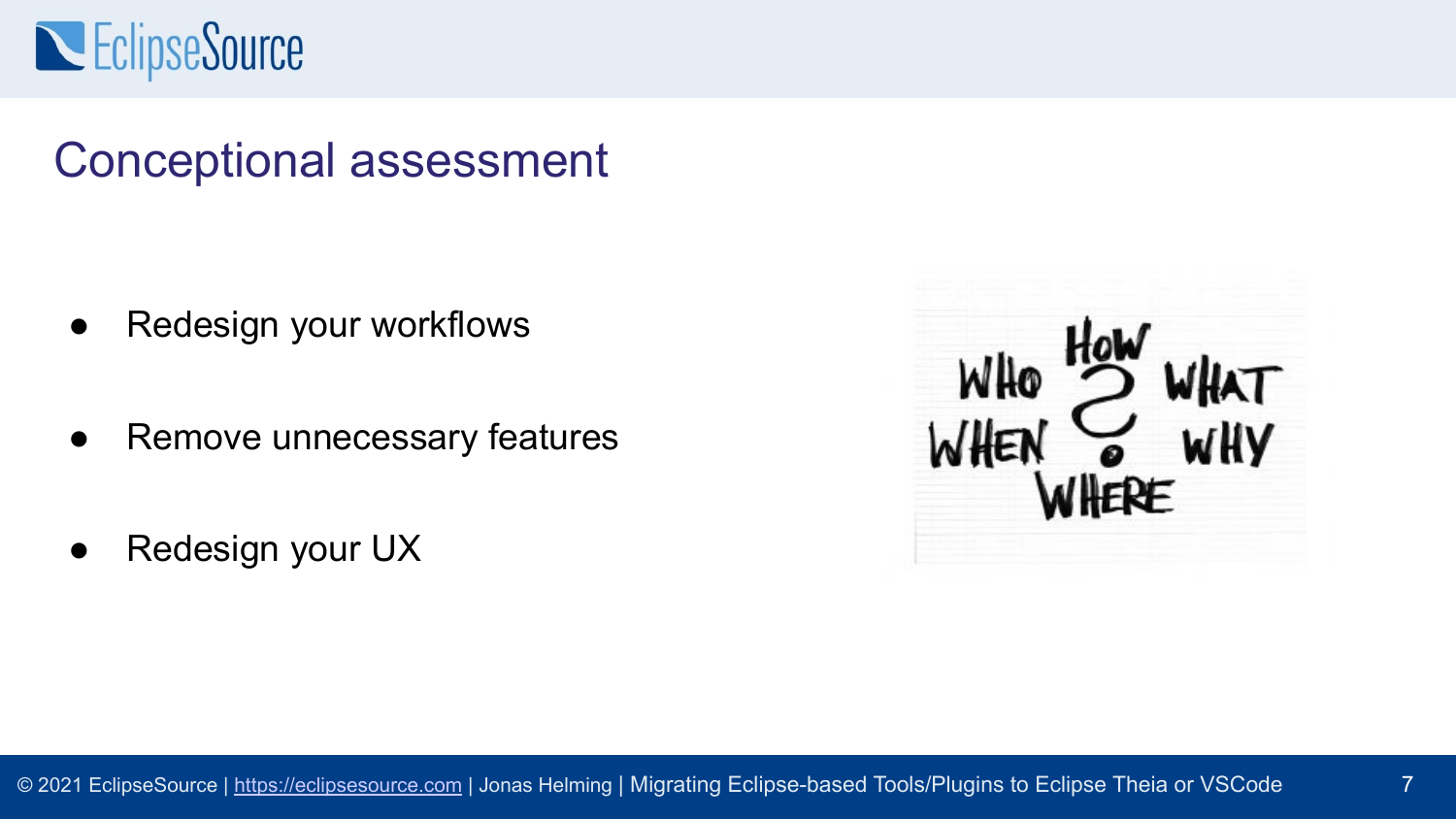

# Technical assessment of your Eclipse plugin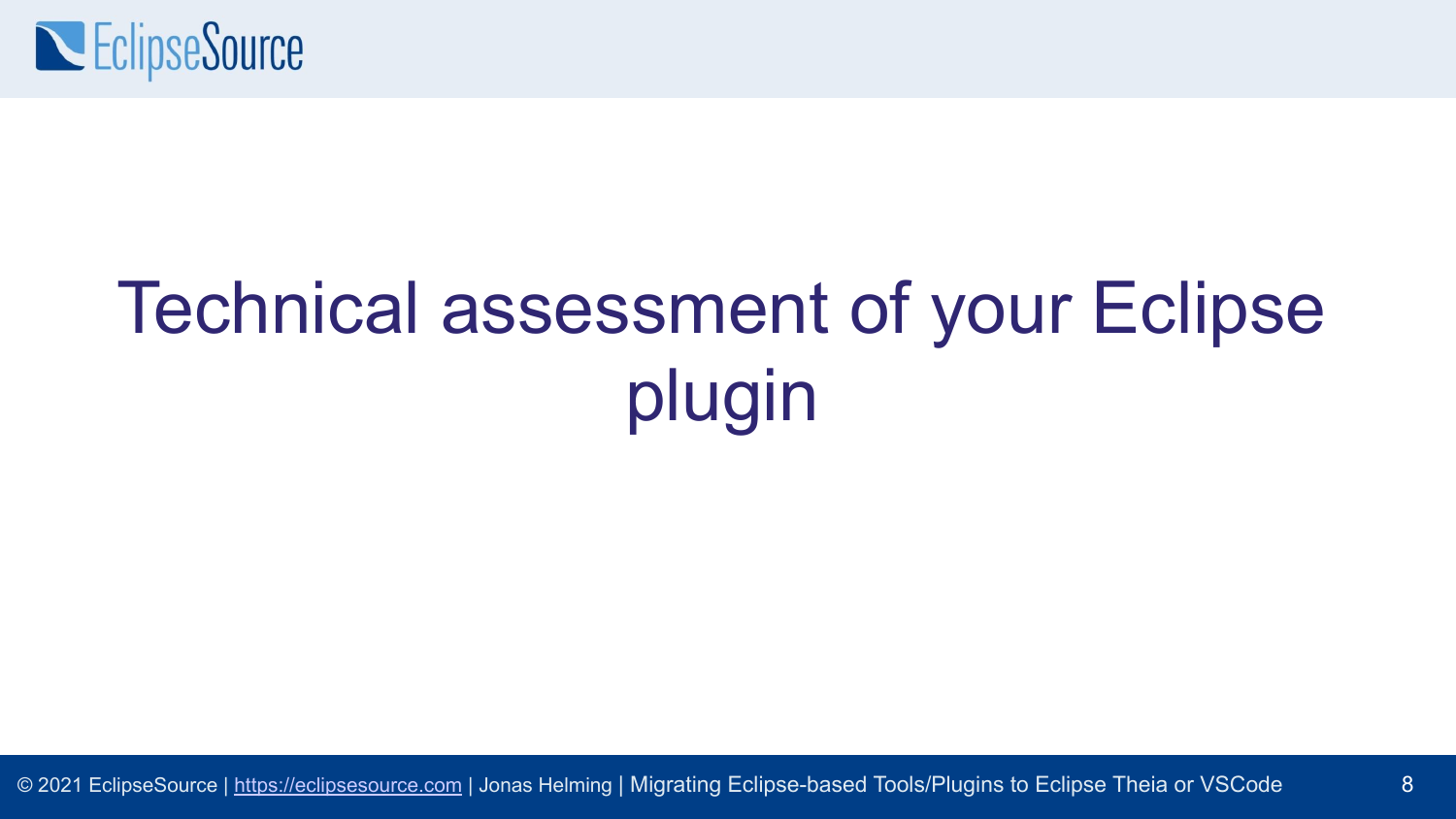### **NEClipseSource**

#### Technical assessment

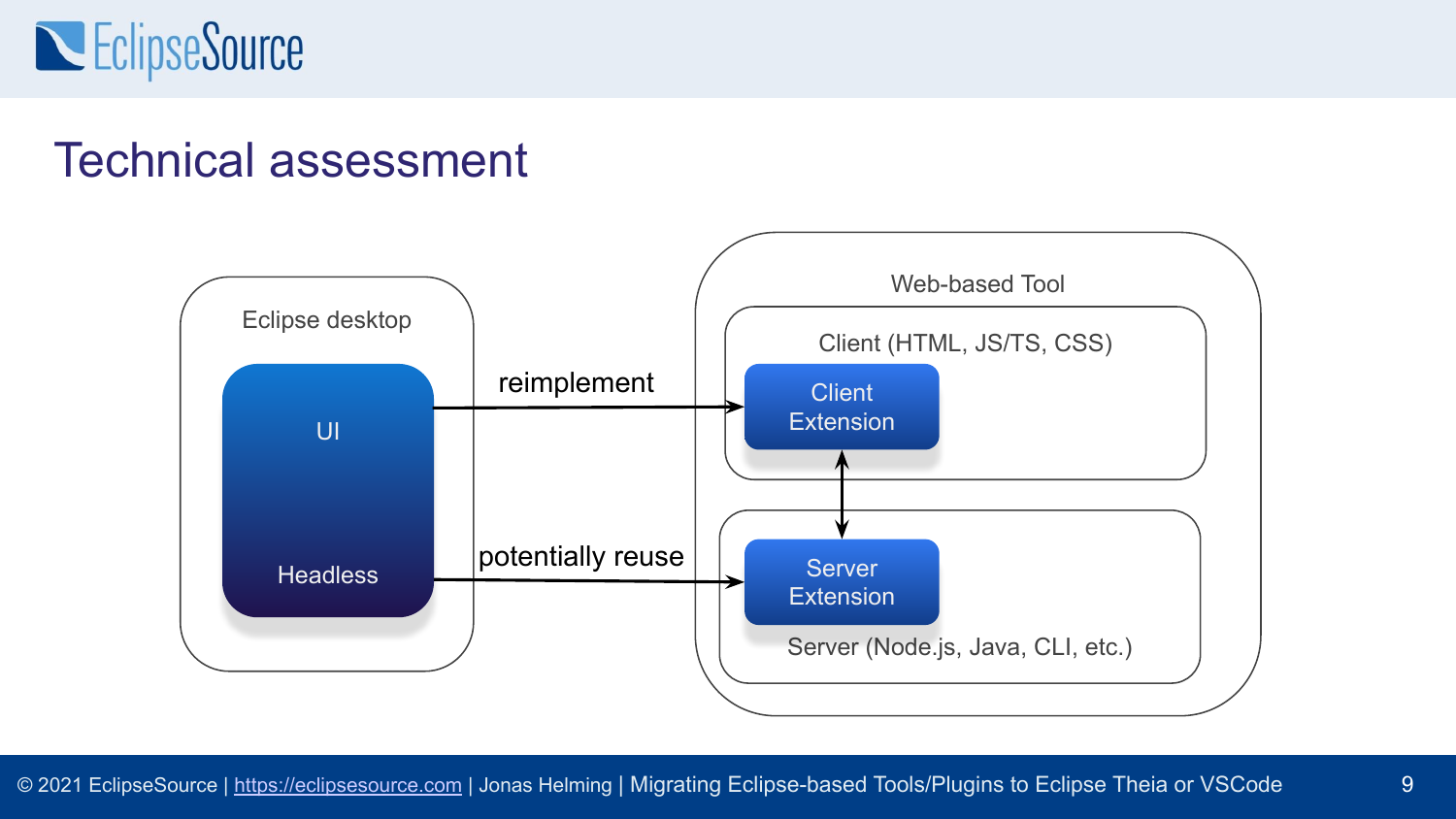

#### Technical assessment - examples

- A code generator
- A custom DSL (e.g. with XText)
- A diagram editor
- Dedicated process / CLI
- Language Server Protocol (LSP)
- Eclipse GLSP + Custom server interfaces (e.g. REST or Sockets)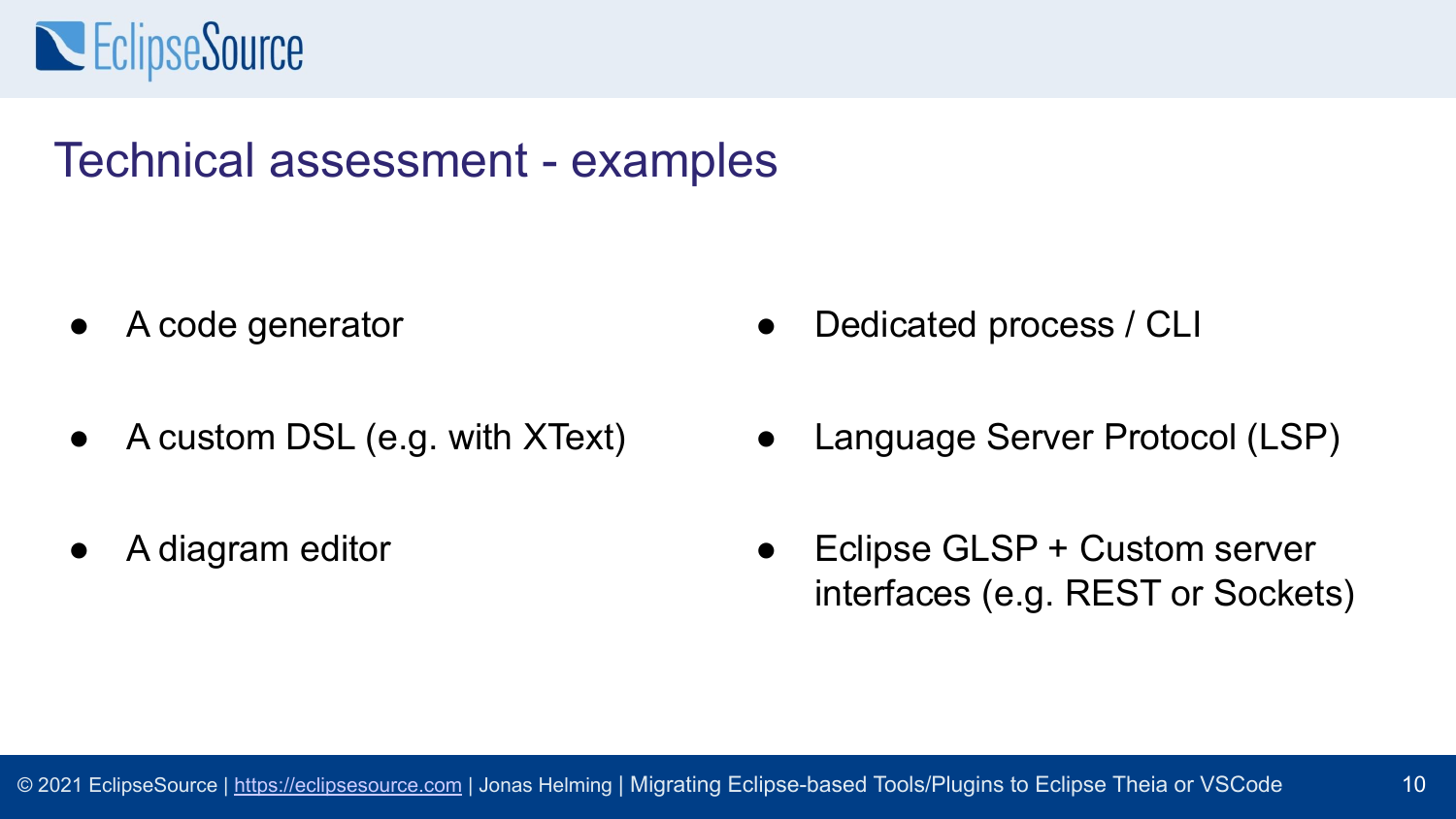

#### Preparing the architecture of your Eclipse plugin

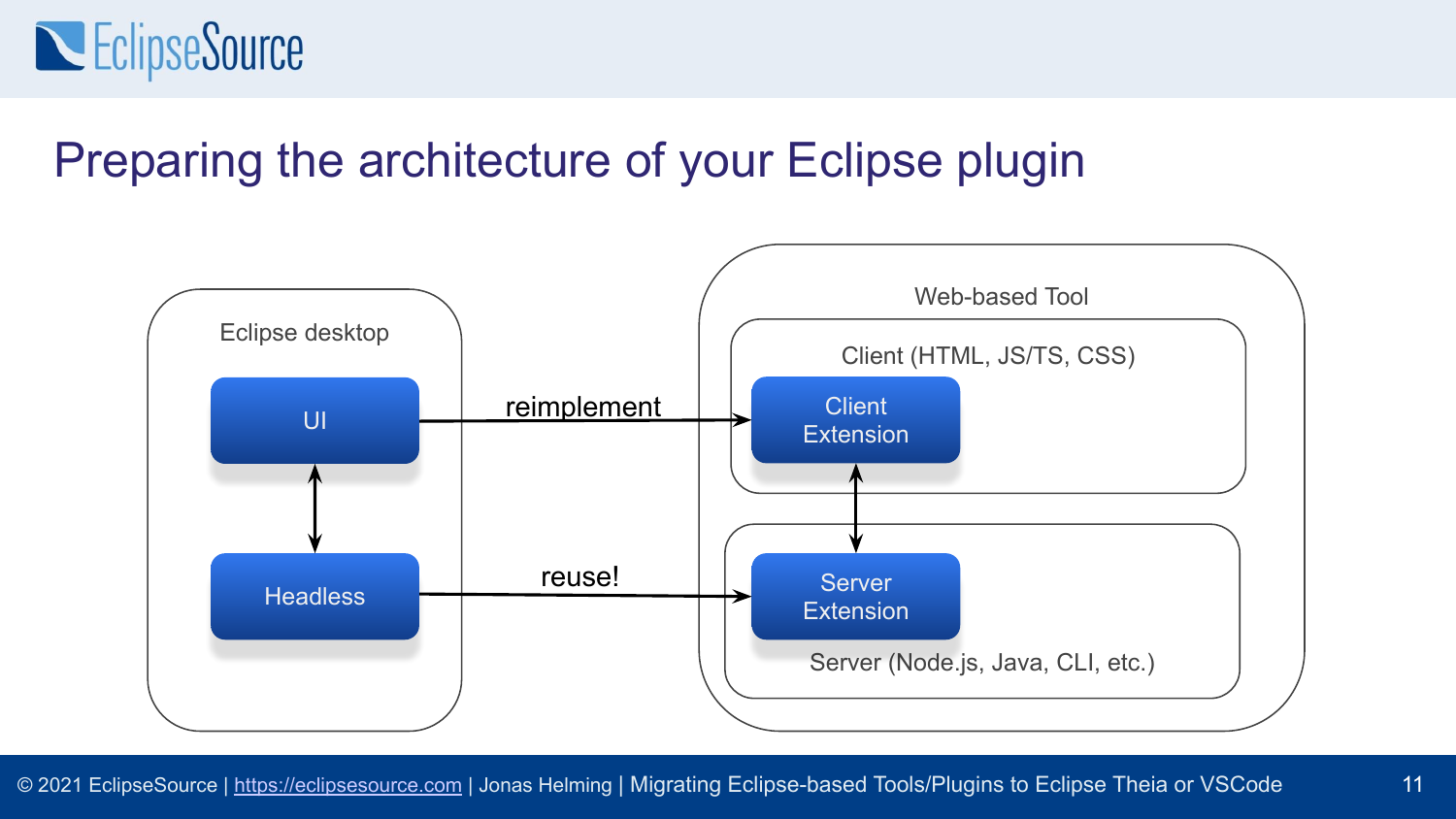

# Technology selection for the web-based version

12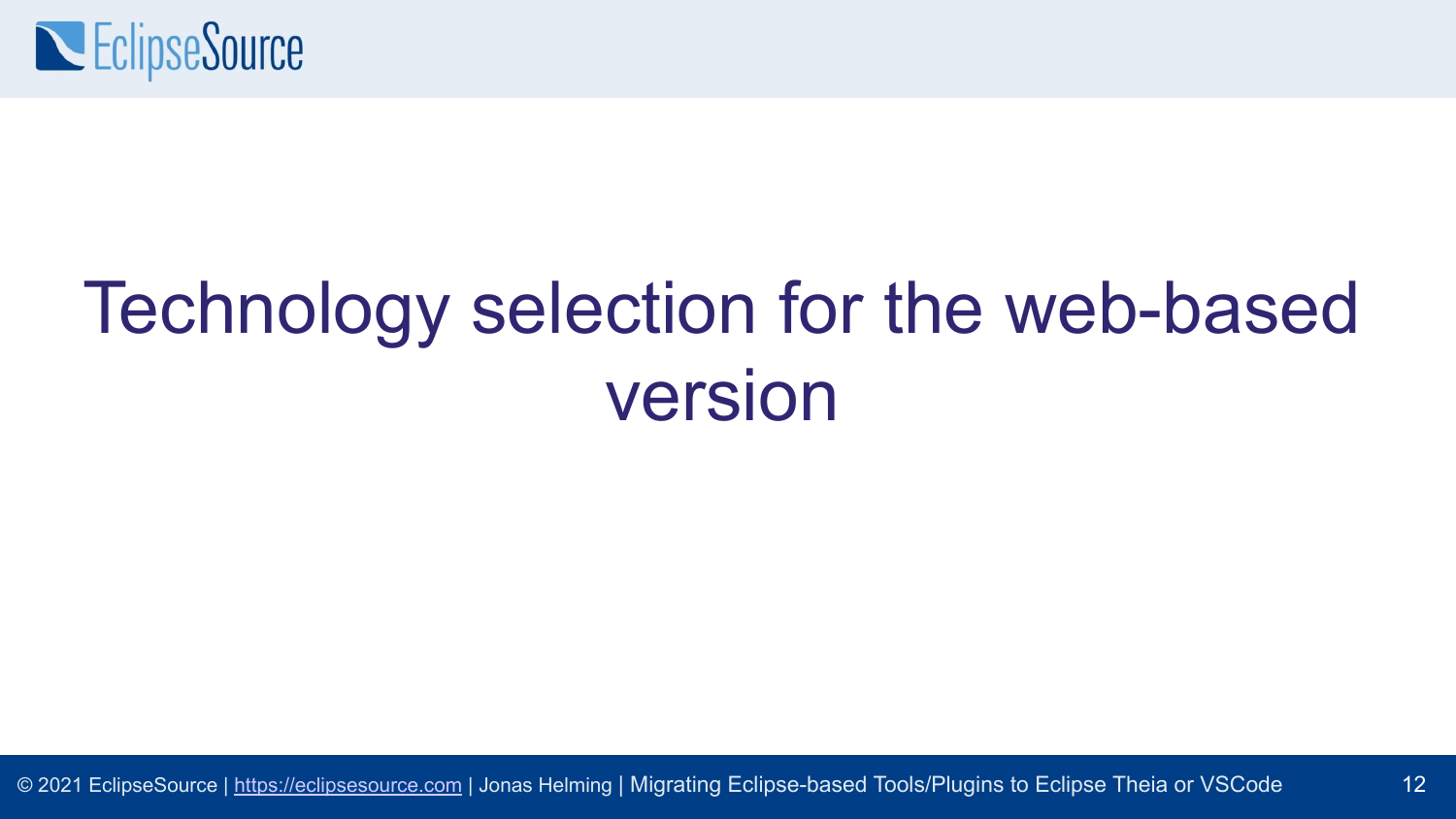

#### Technical assessment - examples

| <b>Eclipse desktop</b> | <b>Eclipse Theia / VS Code</b> |
|------------------------|--------------------------------|
|                        |                                |
|                        |                                |
|                        |                                |
|                        |                                |
|                        |                                |
|                        |                                |
|                        |                                |
|                        |                                |
|                        |                                |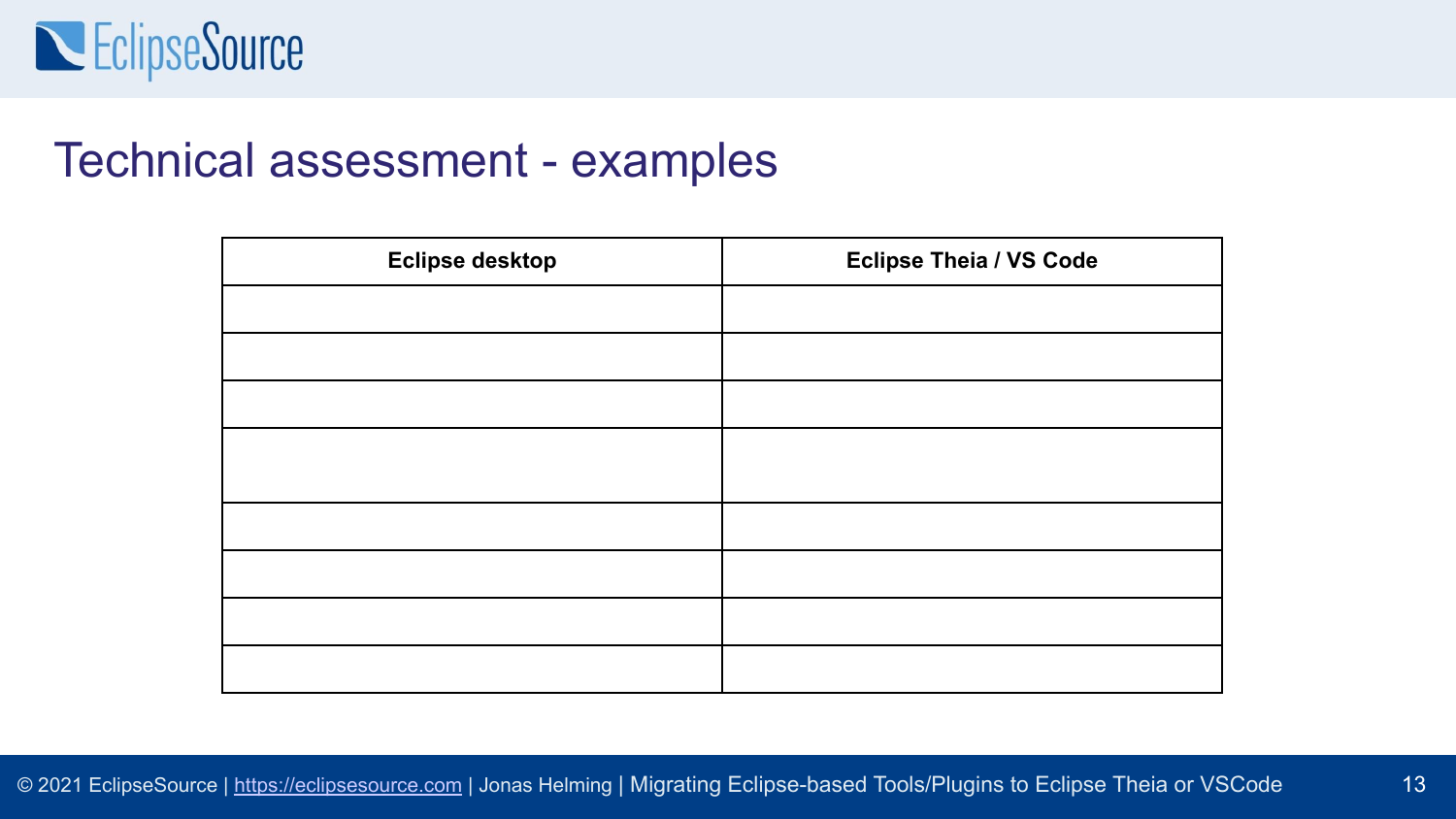

#### [The coffee editor](https://www.eclipse.org/emfcloud/#coffeeeditoroverview)

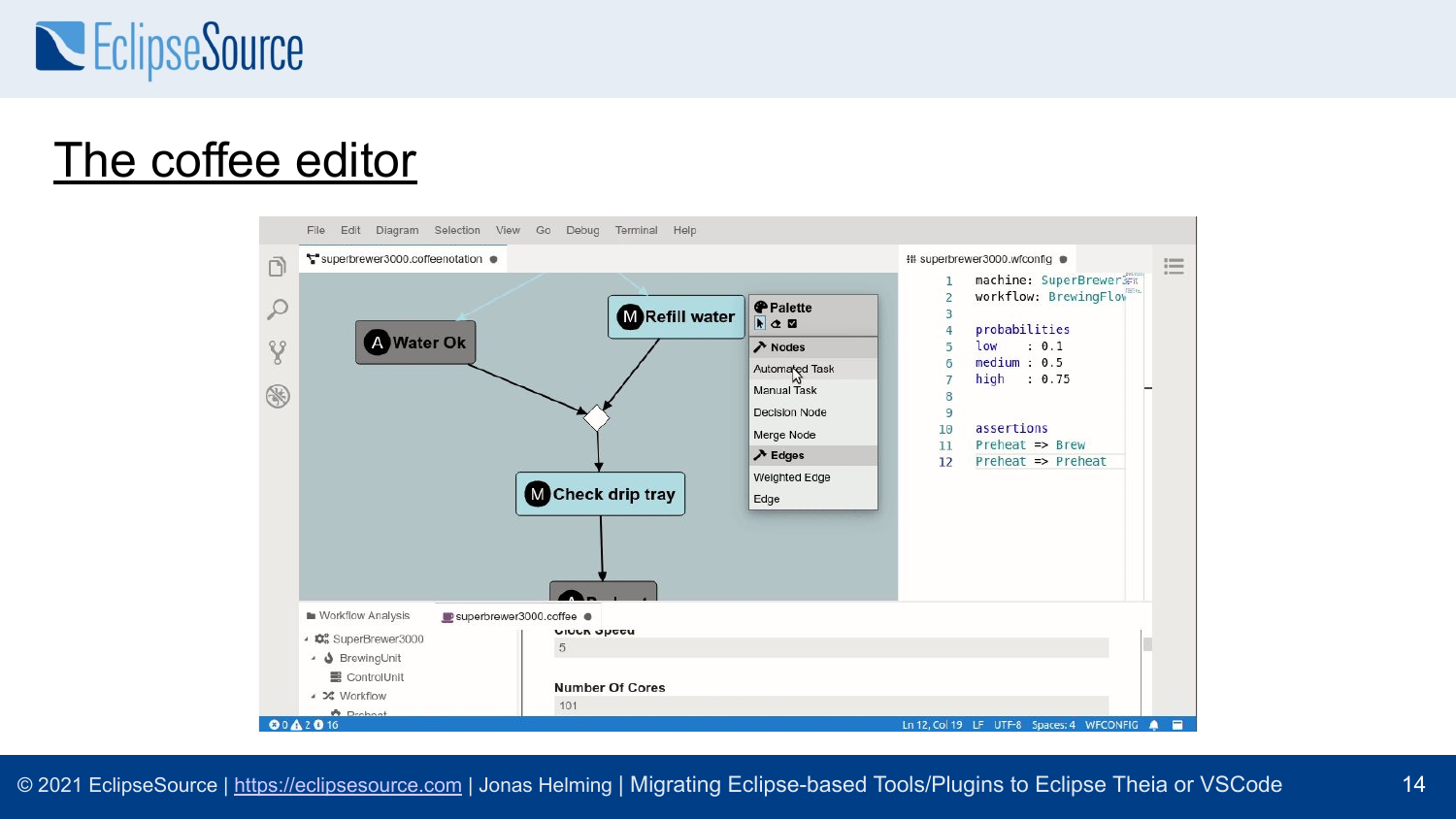

### What extension mechanism to use?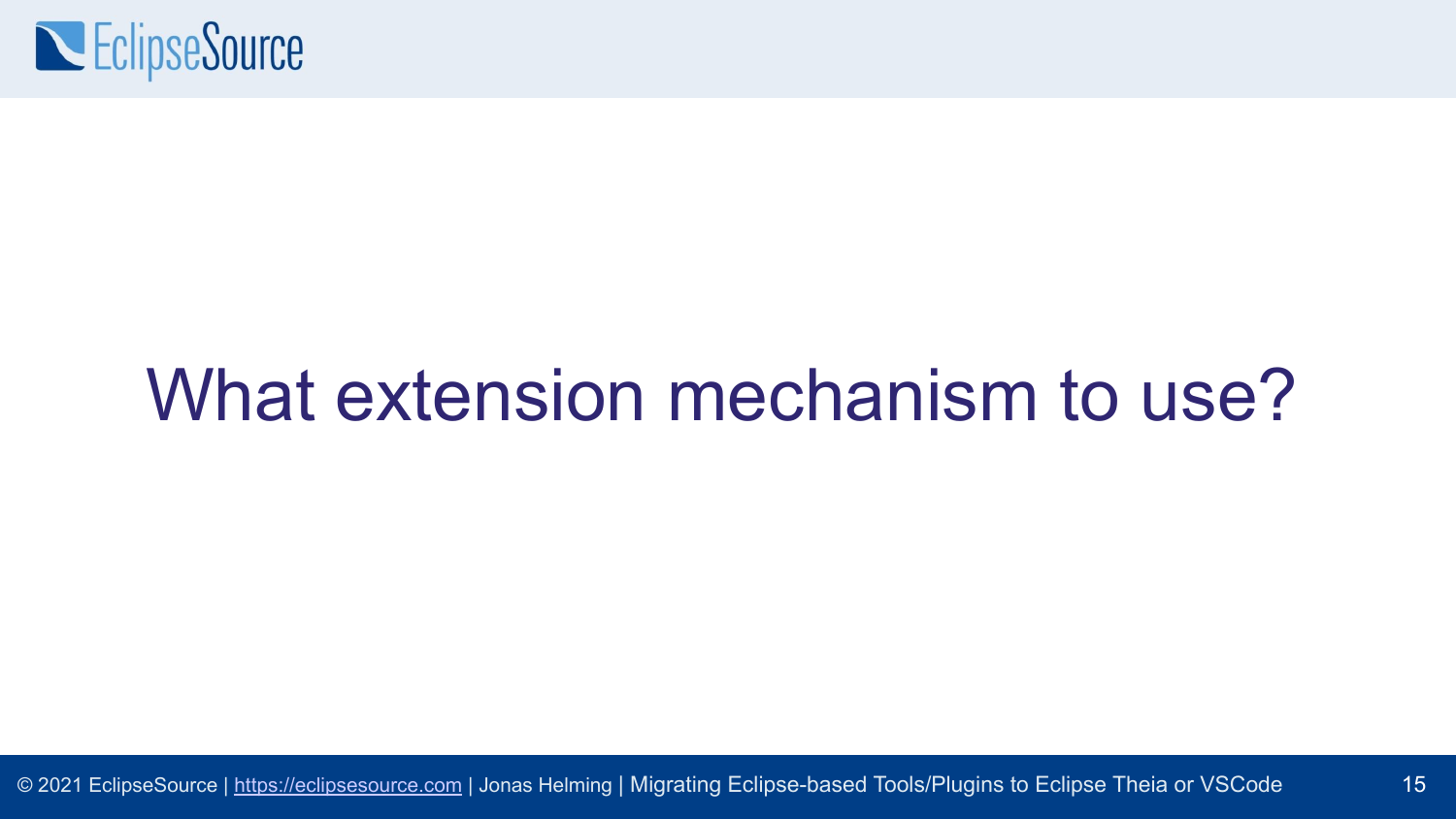

#### VS Code extensions vs. Theia extensions

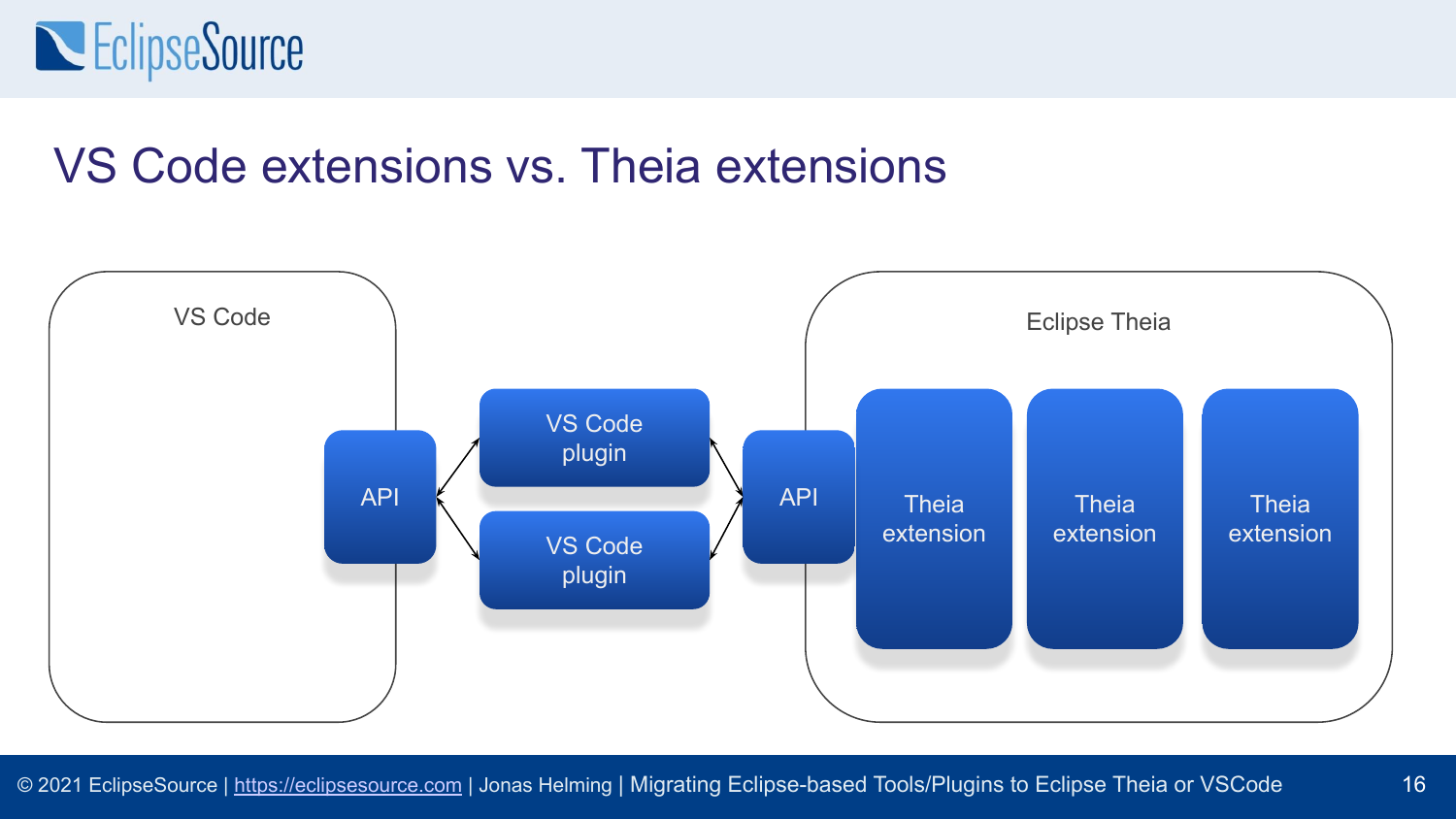

# Define a Strategy

17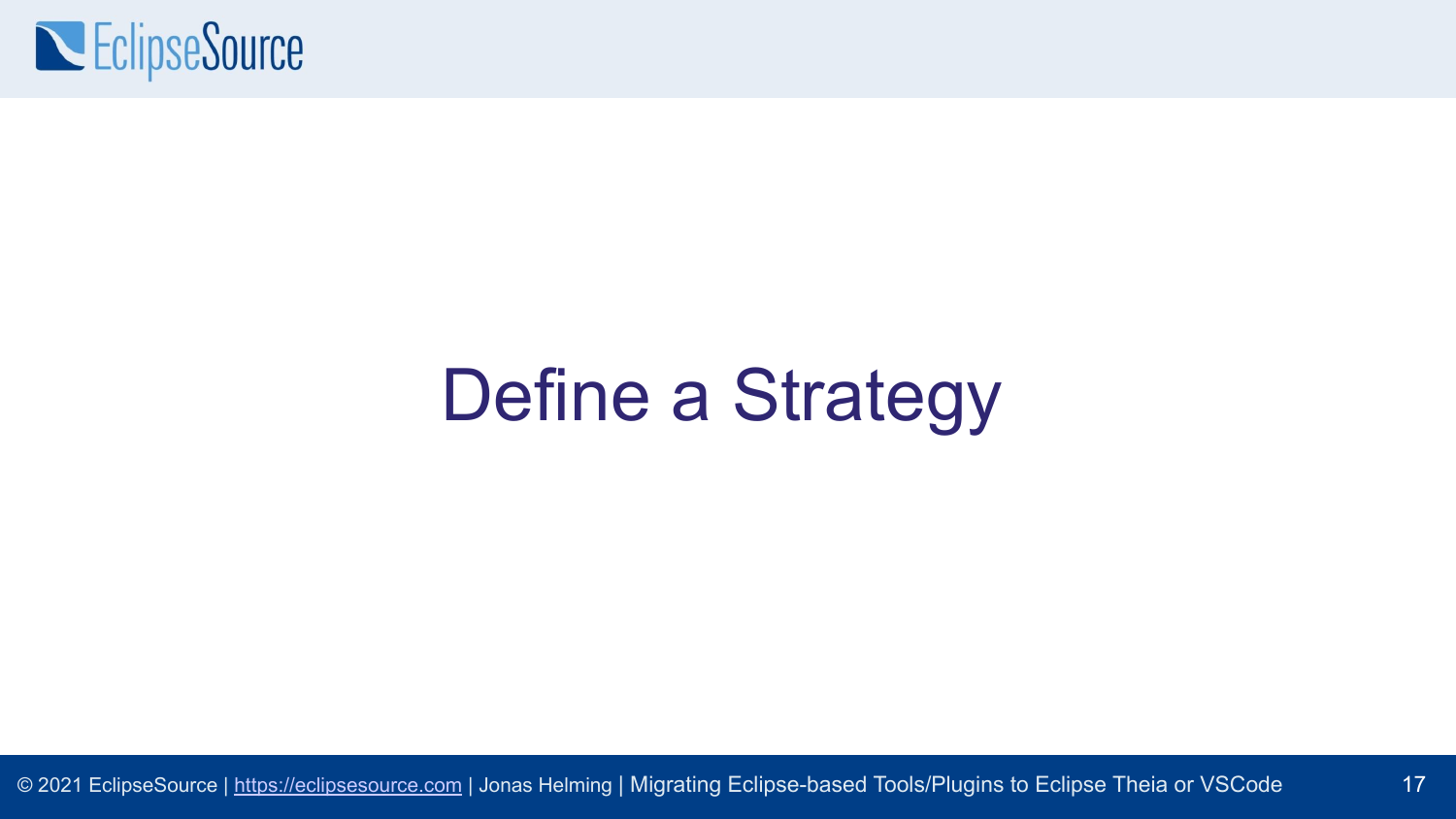### **NEClipseSource**

### Strategies for migrating your tool

- Evaluate technology choices
- **Build PoCs**
- Define MVPs
- Go Iterative

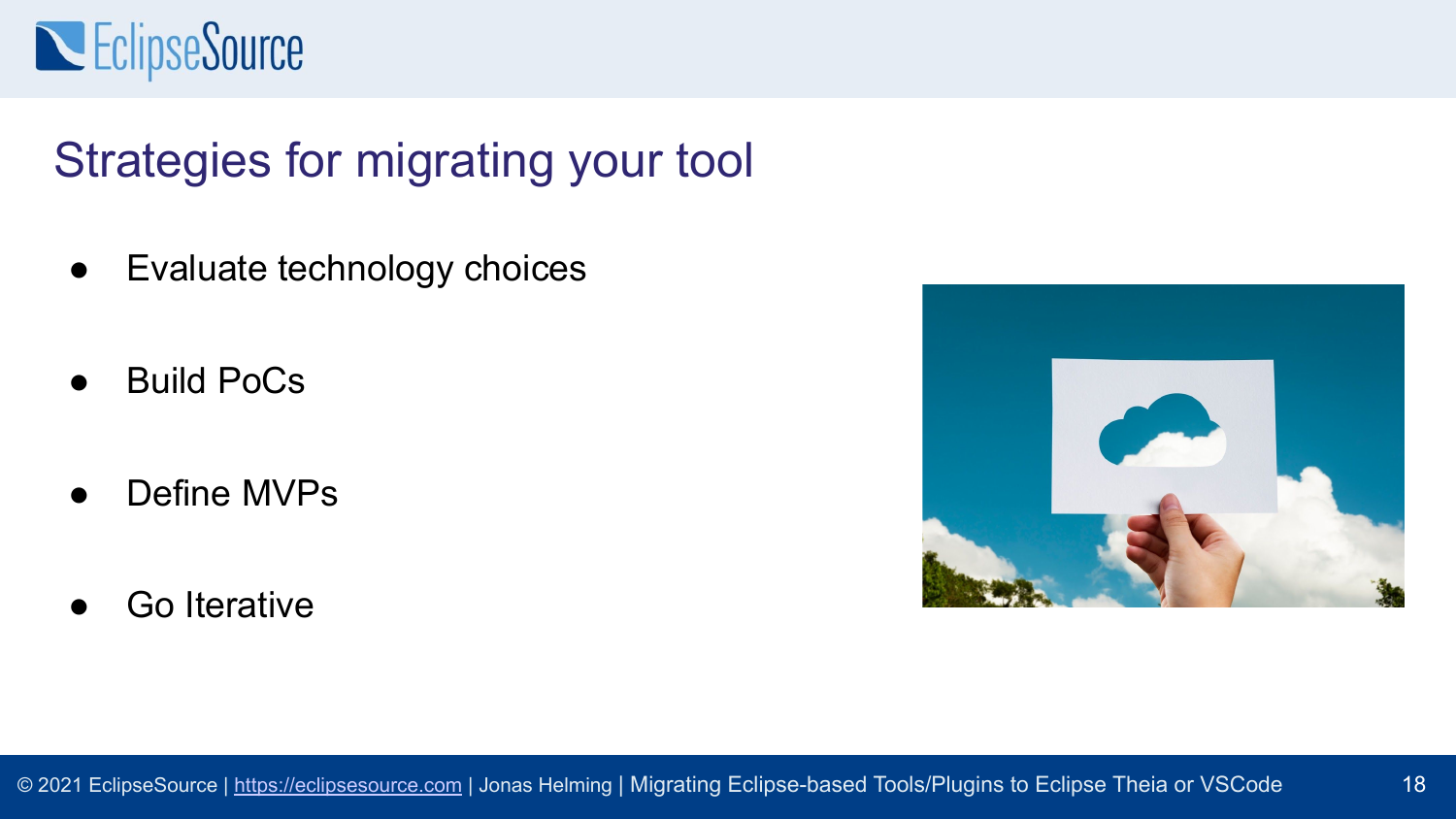

### Questions?

**Today 17:00: Spotlight session**

**Wed 27.10., 18:15, [BoF - Building web-based tools with Eclipse](https://www.eclipsecon.org/2021/bofs/birds-feather-bof-building-web-based-tools-eclipse)**

**EclipseSource Booth**

**Wed 27.10., 13:50, [CDT.cloud? C/C++ tooling in the web](https://www.eclipsecon.org/2021/sessions/cdtcloud-cc-tooling-web)**

**Wed 27.10., 16:10, [Model validation, diffing and more with EMF.cloud](https://www.eclipsecon.org/2021/sessions/model-validation-diffing-and-more-emfcloud)**

**Thu 28.10., 16:10, [Papyrus UML - the first stage of a journey to the cloud](https://www.eclipsecon.org/2021/sessions/papyrus-uml-first-stage-journey-cloud)**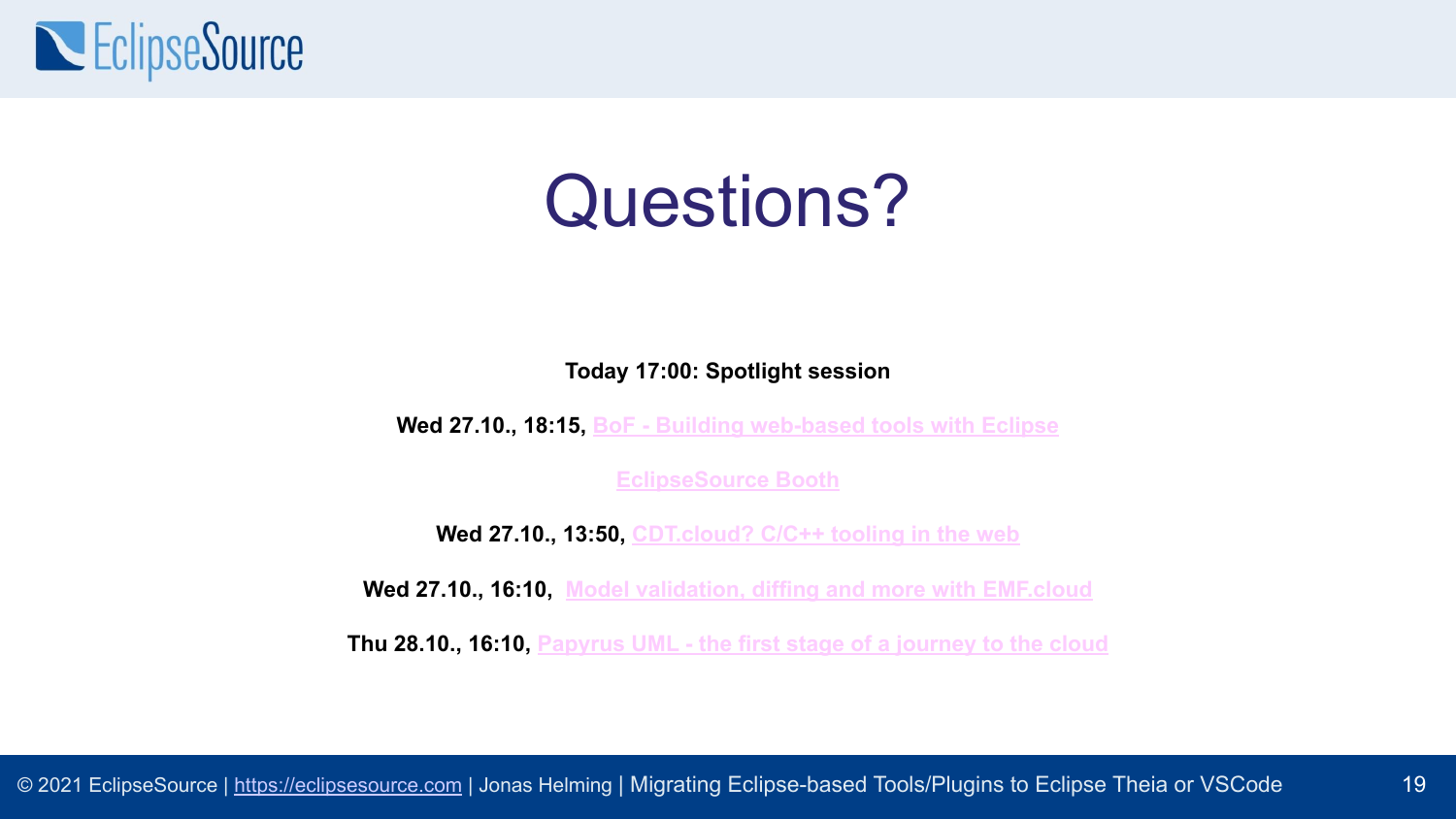### **Evaluate the Sessions**

- 
- Please help by leaving feedback on the sessions you attend!<br>● To rate a session, you at a session, you attend to registered for it in  $\frac{1}{2}$  apcard E **•** To rate a session, you hust be registered for it in  $S$ , apcard BEFORE the talk starts.
- o Swapcard will prompt you to leave feedback and the end of each session.
- You may also rate **a talk by locating the session from the "Agenda"** or "My Event" buttons on the Event Home page. Click on the session and look for the "Give your" feedback" box.

# ECLIPSE<br>2021CON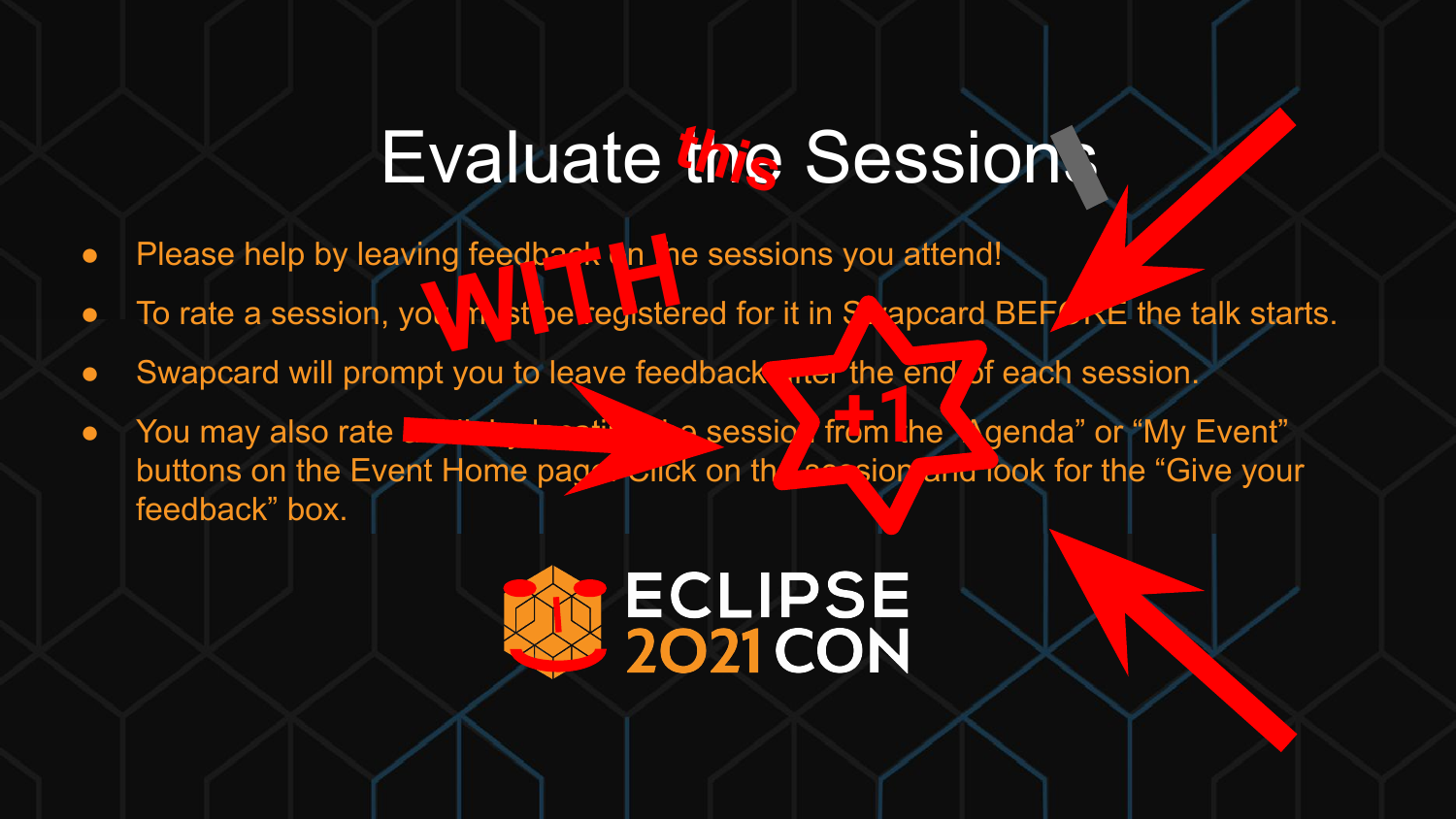

### Backup slides

21